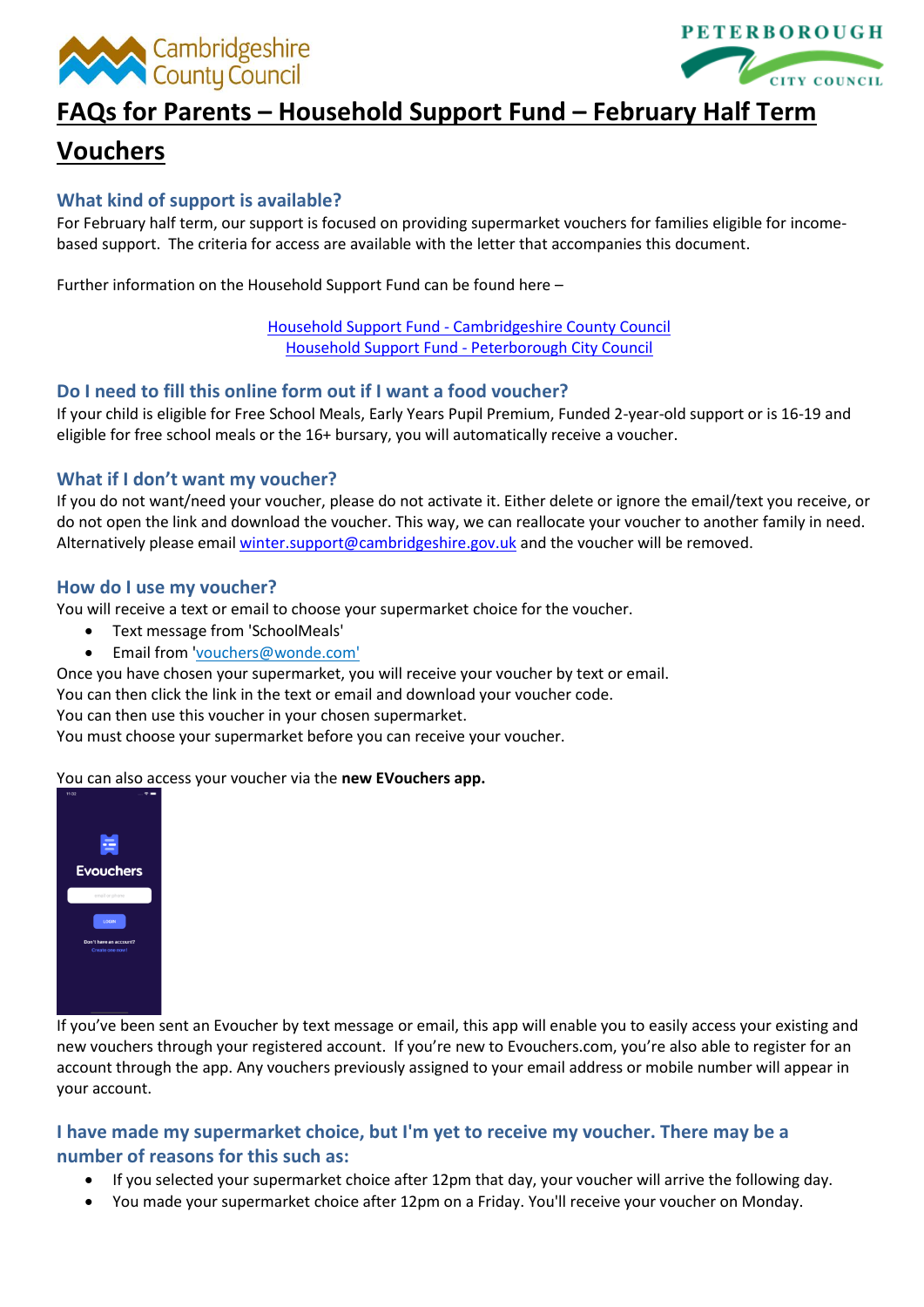



## **How long does it take for the voucher to be received?**

Most vouchers are received within 30 minutes after the retailer is selected. If you select Morrisons or Asda then the following timings apply:

- If selected before 1 pm, the voucher will be received that evening.
- If selected after 1 pm, the voucher will be received the following working day.

## **If I don't spend the whole voucher in one visit, can I keep it to use on my next shop?**

Yes, you can. If your shopping comes to more than the voucher total, you will need to pay the remaining balance using another method (i.e. debit card)

## **When will I get my voucher?**

The vouchers will be sent on the  $11<sup>th</sup>$  February but may take a short time to arrive.

If you have not received your voucher by the 14<sup>th</sup> February, please contact [winter.support@cambridgeshire.gov.uk](mailto:winter.support@cambridgeshire.gov.uk). Please include in any correspondence the name of your child, their date of birth and the name of the school or early years setting they attend.

## **How long have I got to spend my voucher?**

You have until midday on the 24<sup>th</sup> March 2022 to select the supermarket and claim the voucher. If you don't claim by this point the voucher will be removed and re-allocated. Once claimed, each supermarket has different expiry dates but all last over a year.

## **I'm yet to receive a text or email to choose my supermarket choice.**

If you haven't received contact by the 14<sup>th</sup> February but feel you should have received a voucher, please contact [winter.support@cambridgeshire.gov.uk.](mailto:winter.support@cambridgeshire.gov.uk) Please include the name of your child / children and the name of the school or early years setting that attend. We will confirm whether you have received a voucher and how to access it. It may take up to 3 days to get a reply.

#### **Where can I use my voucher?**

The following supermarkets will accept the voucher:

| <b>Retailer</b> | Can the voucher be used online? | When does it expire?          |
|-----------------|---------------------------------|-------------------------------|
| Asda            | Yes                             | 2 Years                       |
| Morrisons       | <b>No</b>                       | 1 Year                        |
| Aldi            | <b>No</b>                       | 5 Years                       |
| Tesco           | <b>No</b>                       | 5 Years                       |
| Sainsbury's     | Yes                             | 2 Years                       |
| Iceland         | <b>No</b>                       | 1 Year                        |
| McColl's        | <b>No</b>                       | 2 Years                       |
| Waitrose        | Yes                             | 2 Years                       |
| Farmfoods       | <b>No</b>                       | 2 Years                       |
| M&S             | Yes                             | 2 Years from last transaction |

## **Can I use the voucher on my mobile phone?**

Yes, you can.

## **Are there any restrictions on what the vouchers can be used for?**

The restrictions for each supermarket are listed below:

- Asda: Cannot be used in Petrol stations or to purchase tobacco products, stamps, lottery or phone top-ups.
- Morrisons: Cannot be used for gift-card or lottery purchases.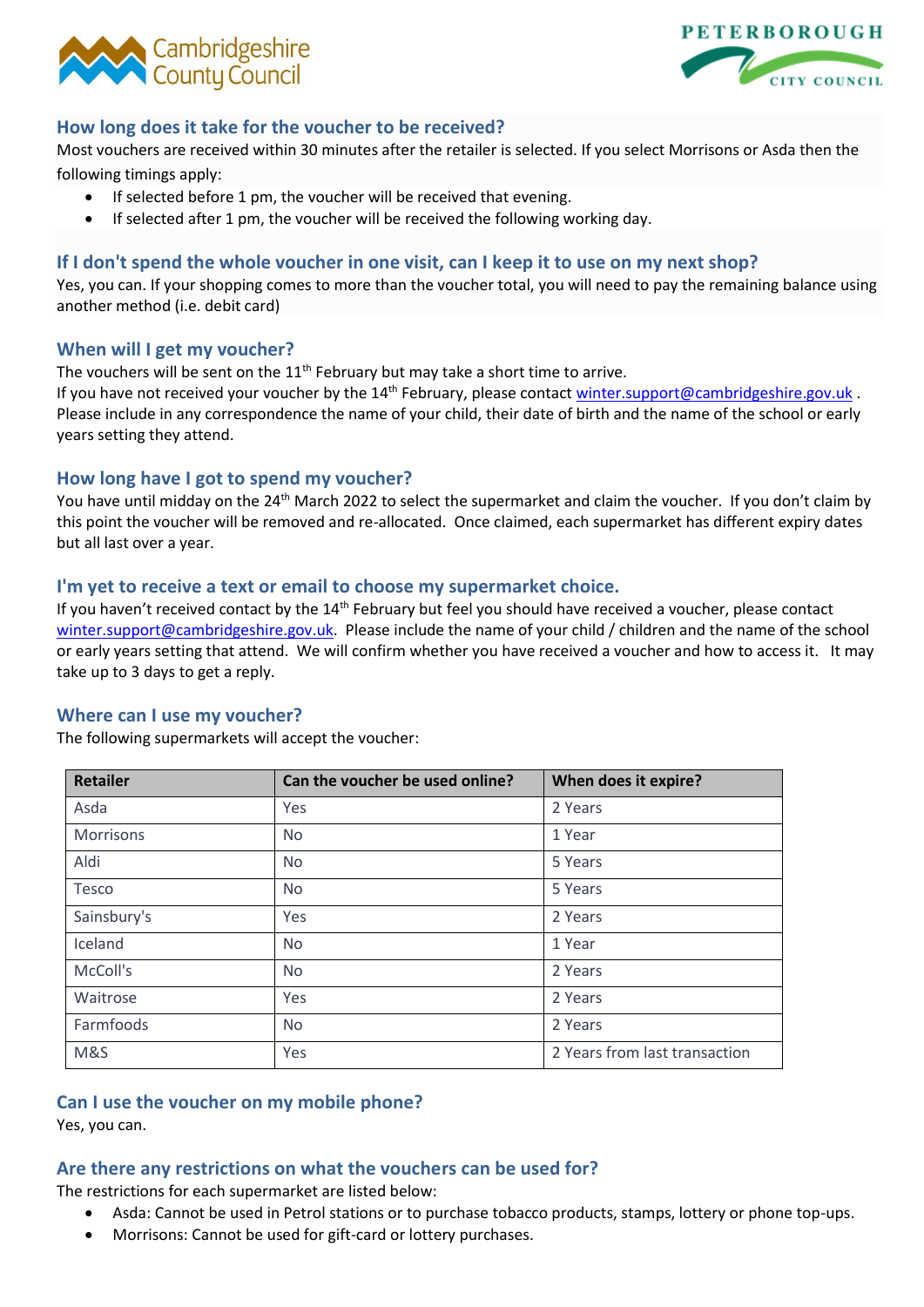



- Aldi: Cannot be used for the purchasing of gift cards, lottery tickets, scratchcards (or related material), alcohol or anything through ALDI's website.
- Tesco: Cannot be used in petrol stations.
- Sainsbury's: Cannot be used in petrol stations, pharmacies, branded gift cards, scratch cards, LPG autogas, infant formula, tobacco and related products, BT phone cards, E top-up, savings stamps, postage stamps, National lottery products, online delivery charges, concession coffee shops and restaurants
- Iceland: Cannot be used for alcohol.
- Farmfoods: Cannot be used online.
- McColl's: Cannot be used to purchase branded gift-cards, Pay Point products and services, E top-up, postage stamps and National lottery products (including scratch cards).

## **What happens if I have multiple children at the same school?**

You will receive a voucher for each child separately.

## **How much money will be on my supermarket vouchers?**

You will receive £15 for February half term – this will come as one £15 voucher which will be sent on the 11<sup>th</sup> February.

## **Common issues with vouchers**

#### £0 Balance queries

If the voucher is showing as a £0 balance, please contact the supermarket using the details below.

#### Gift-card not working

Check the gift-card has a balance. Often gift-cards do not work because the balance has already been spent. Please ensure the 'Gift-Card' option is selected at a self-checkout. You may also need to remind staff that they are giftcards and not vouchers.

If you have issues with any of the vouchers please contact the supermarket as they will be able to resolve the issue.

#### **TESCO**

*How to check the balance of a voucher* Balances can be checked by calling 03450 757 757 *Other queries* For all other enquiries please call 0800 505555

#### **MORRISONS**

*How to check the balance of a voucher* When first accessing the voucher it shows the opening balance, you then need to press 'check balance' which show an updated balance. *Other queries* If you have any queries about the voucher card please call 0344 3815042 or email [morrisonsgiftcardservice@bhnetwork.com](mailto:morrisonsgiftcardservice@bhnetwork.com)

#### **SAINSBURYS**

*How to check the balance of a voucher* Balances can be checked by calling 0800 636262 *Other queries* Contact Sainsbury's on 0800 636262

#### **ASDA**

*How to check the balance of a voucher* Please use the online balance checker; https://cards.asda.com/ *Other queries* https://cards.asda.com/contactus or Phone: 0800 952 0101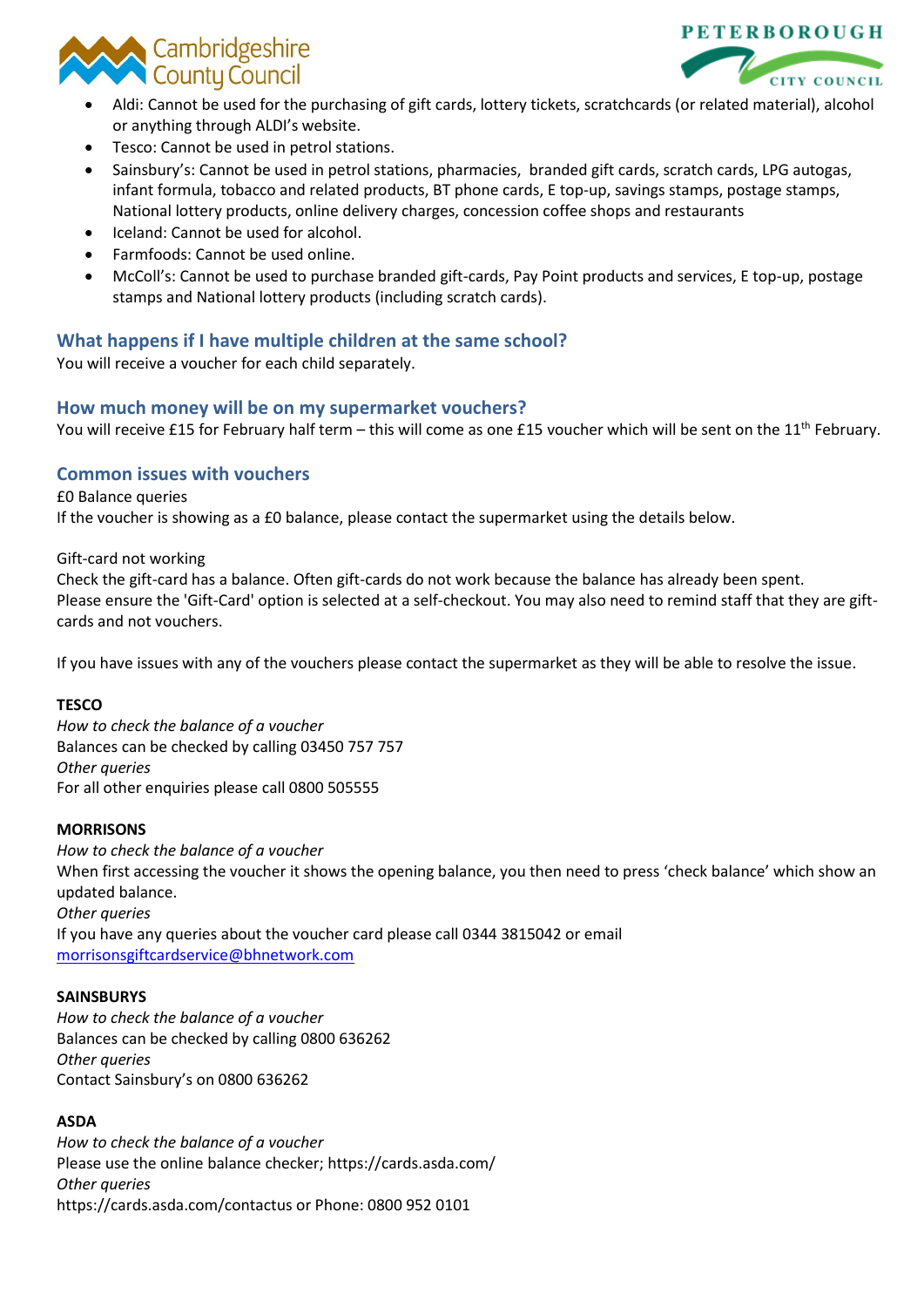



#### *Disputing a spent voucher*

School/parent will need to contact Asda directly on; 0800 952 0101 and select option 2.

Please note: Asda will only respond to Wonde regarding any gift-card queries. If you require more information about an Asda voucher, please email the gift-card number t[o support@wonde.com](mailto:support@wonde.com) and we will forward this to Asda.

#### **ALDI**

*How to check the balance of a voucher* You can check the balance of ALDI Digital Gift Card at the checkout in-store. *Other queries* If you have any queries about the voucher please contact: vouchers@aldi.co.uk Please note that you will need to provide the full voucher code and inform them that the gift-card was purchased by Wonde.

## **ICELAND**

*How to check the balance of a voucher* Please follow the instructions on the link below;<https://www.love2shop.co.uk/balance> *Other Queries* <https://www.love2shop.co.uk/customer-support>

#### **McCOLL'S**

*How to check the balance of a voucher* The balance can be checked in-store at the till. *Other Queries* <https://www.mccolls.co.uk/contact-us>

## **FARMFOODS**

*How to check the balance of a voucher* You can check the balance of your voucher by going to any Farmfoods checkout. Alternatively, a voucher statement is printed at the bottom of your receipt after each transaction *Other Queries* Please contact them directly using their online [contact form](https://www.farmfoods.co.uk/contact-us.php)

#### **M&S**

*How to check the balance of a voucher* Please use their online [balance checker](https://www.marksandspencer.com/MSGiftCardBalanceChecker) *Other Queries* Please contact them directly on 0333 014 8000

## **How can I get more help?**

The Council is working with schools and education providers to ensure families are supported during this time. To find out about other help and support available in your local area; you will find further details at the following links:

- [If you live in Cambridge City](https://www.cambridge.gov.uk/coronavirus)
- [If you live in East Cambridgeshire](https://www.eastcambs.gov.uk/content/coronavirus-information-residents)
- [If you live in Fenland](https://www.fenland.gov.uk/coronavirus)
- [If you live in Huntingdonshire](https://www.wearehuntingdonshire.org/)
- [If you live in South Cambridgeshire](https://www.scambs.gov.uk/coronavirus/)
- [If you live in Peterborough](https://www.peterborough.gov.uk/healthcare/public-health/coronavirus/coordination-hub)
- [If you are not sure or want further information \(Cambridgeshire\)](https://www.cambridgeshire.gov.uk/residents/coronavirus/covid-19-coordination-hub-your-community-needs-you)

Further support can also be found here:

- [Citizens Advice](https://www.citizensadvice.org.uk/) online free advice to help you find a way forward, whatever the problem.
- [Making Money Count](http://makingmoneycount.org.uk/help-in-a-crisis/) offering everyday help with money, being online, finding work and renting.